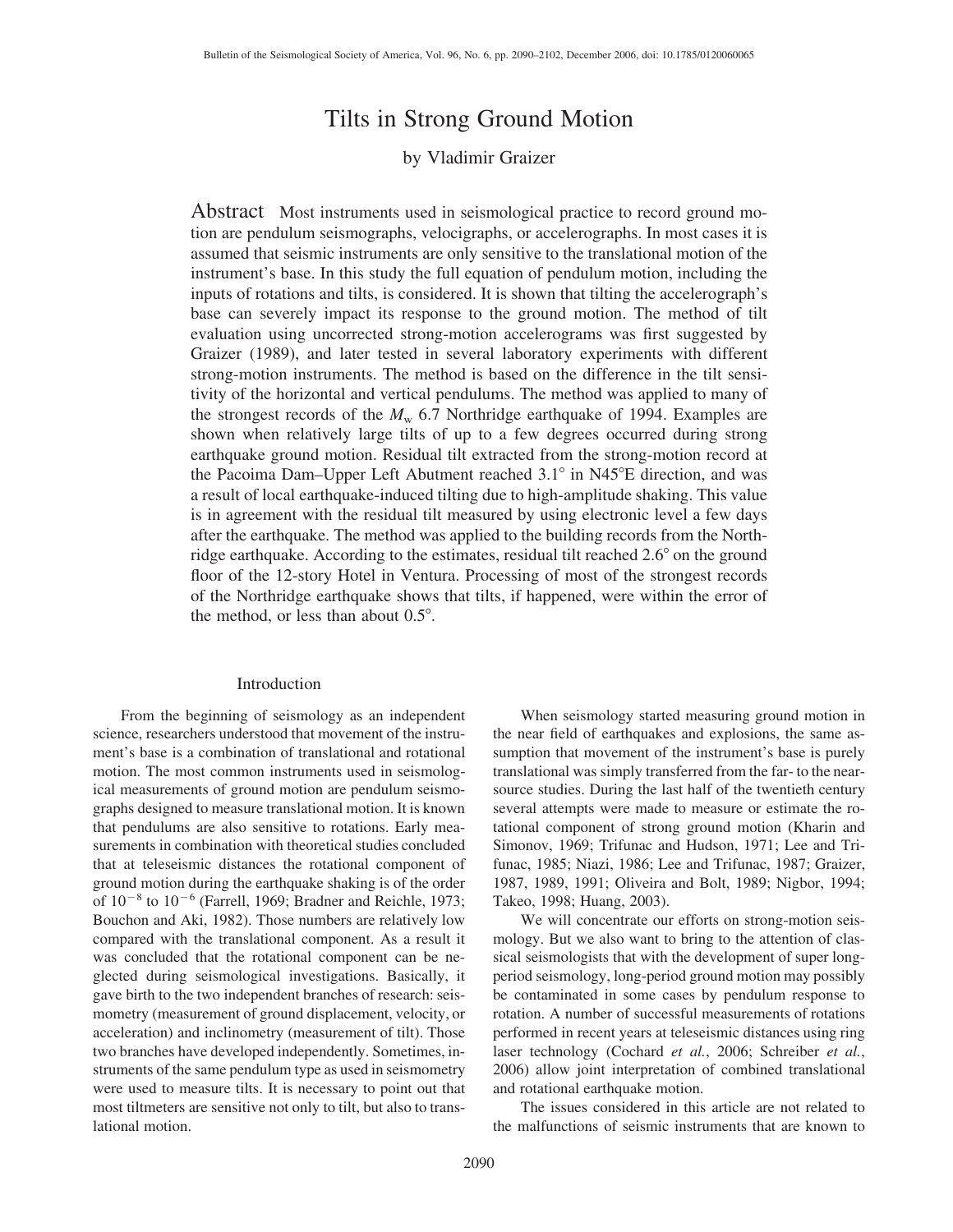happen with analog and digital instruments. We are considering "normal" response of a typical pendulum to the complex input motion consisting of translational and rotational components.

#### Equation of Pendulum

Most instruments used to record strong ground motion are accelerometers with direct mechanical, optical, or digital registration. Their response to the input ground motion can be described by the differential equation of the second order (it is applicable to digital instruments with internal electronics that does not affect frequency response of the instrument in the frequency band from 0 to about 50–100 Hz). As shown by Graizer (1989, 2005) the differential equation of small oscillations of horizontal pendulum motion can be written as:

$$
y_1'' + 2\omega_1 D_1 y_1' + \omega_1^2 y_1 =
$$
  
-x\_1'' + g\psi\_2 - \psi\_3'' l\_1 + x\_2'' \theta\_1 (1)

where  $y_i$  is the recorded response of the instrument;  $i = 1$ , 2 (horizontals) or 3 (vertical);  $\theta_i$  is the angle of pendulum rotation;  $l_i$  is the length of pendulum arm;  $y_i = \theta_i l_i$ ;  $\omega_i$  and  $D_i$  are, respectively, the natural frequency and fraction of critical damping of the *i*th transducer; *g* is acceleration due to gravity oriented vertically;  $x_i''$  is the ground acceleration in *i*th direction; and  $\psi_i$  is a rotation of the ground surface about *xi* axis.

Sensitivity of the vertical pendulum to tilts is different. For small tilts it is proportional to

$$
(1 - \cos(\psi))
$$
 with  $\cos(\psi) \approx 1 - \psi^2/2$ .

The equation of the vertical pendulum then can be written as follows:

$$
y_3'' + 2\omega_3 D_3 y_3' + \omega_3^2 y_3 = -x_3'' + g\psi_1^2/2 - \psi_1'' l_3 + x_2'' \theta_3.
$$
 (2)

The second item in the right side of equation (2) (tilt sensitivity  $g\psi_1^2/2$ ) becomes small for small angles (less than 10 deg). For example, for angles  $\psi$  less than 8 deg  $\psi^2/2 < 0.01$ , and consequently can be neglected.

Neglecting  $g\psi_1^2/2$  gives:

$$
y_3'' + 2\omega_3 D_3 y_3' + \omega_3^2 y_3 = -x_3'' - \psi_1'' l_3 - x_2'' \theta_3. \quad (3)
$$

Thus, a horizontal pendulum (1) is sensitive to the acceleration of linear motion, tilt, angular acceleration, and crossaxis excitations, and a vertical pendulum is sensitive to the acceleration of linear motion, angular acceleration, and cross-axis excitations (3). Regrettably, the completeness of representing equation (1) in the seismological literature varies. For example, Golitsyn (1912) does not account for the cross-axis sensitivity, whereas Aki and Richards (1980), following Rodgers (1968), do not consider the angular acceleration term. The difference in tilt sensitivity of vertical and horizontal pendulums (equations 1 and 3) is well known to the instrument designers, but is usually ignored in data processing and analysis.

For complete interpretation of strong-motion recordings, it is imperative to study the sensitivity of a pendulum to the second, third, and fourth terms on the right-hand side of equations (1) and (3). In teleseismic studies using typical seismometers, the effect of these terms is usually considered to be small enough to be neglected (Golistyn, 1912; Rodgers, 1968; Aki and Richards, 1980). The question is then: Is this also true for strong motion in near-field studies? If the answer is "no," then: Which terms on the right-hand side of the equations will influence the output of the strong-motion instrument?

Possible impacts of different terms in the right-hand side of equations (1) and (3) were studied by Wong and Trifunac (1977), Graizer (1989, 2006), Todorovska (1998), and Trifunac and Todorovska (2001). Based on numerical simulations performed for several typical strong-motion instruments, Graizer (1989, 2006) concluded that tilts could significantly influence the output of the horizontal pendulums. The effect of angular acceleration is significant for instruments with a long pendulum  $arm\,l_i$ , as in some classical seismometers, but it is small for typical accelerometers with a short pendulum arm. The effect of cross-axis sensitivity may reach a few percent for accelerations higher than 2*g*, and for accelerometers with a natural frequency of 25 Hz (natural frequency of sensors used in SMA-1 type accelerographs). Cross-axis sensitivity is almost negligible for modern accelerometers that have a natural frequency of about 100 Hz and a short pendulum arm. The terms caused by tilting are always present for the horizontal pendulum, and cannot be neglected.

For small oscillations of pendulum with a short pendulum arm, the vertical accelerometer is almost not sensitive to tilts, and neglecting the cross-axis sensitivity terms simplifies the differential equations of the horizontal and vertical pendulums to:

$$
y_1'' + 2\omega_1 D_1 y_1' + \omega_1^2 y_1 = -x_1'' + g\psi_2 \qquad (4)
$$

$$
y_3'' + 2\omega_3 D_3 y_3' + \omega_3^2 y_3 = -x_3'' \tag{5}
$$

Thus, in a typical strong-motion triaxial instrument, the two horizontal sensors are responding to the combination of inputs corresponding to horizontal accelerations and tilts, whereas the vertical sensor is mainly responding to the vertical acceleration. This may have important consequences, and raises the following questions when dealing with strongmotion records from earthquakes: To what extent is tilt responsible for the differences between horizontal and vertical components in long periods during a real earthquake? Does this low-frequency difference in spectral content of horizon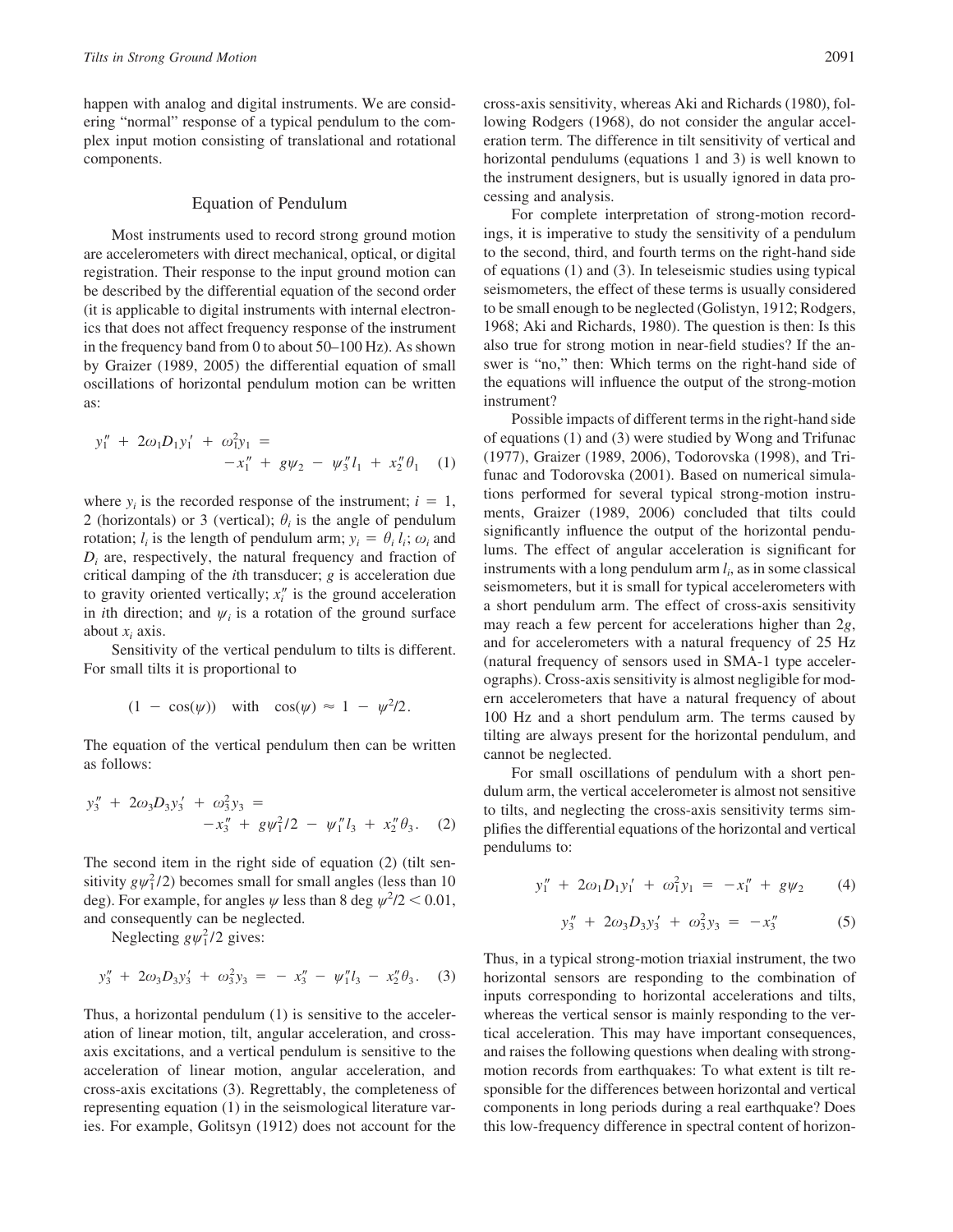tal and vertical motions mainly result from errors in recording horizontal accelerations, which are contaminated with tilt?

The horizontal sensor (equation 4) is sensitive to the second derivative of displacement and to tilt. This means that double integration of equation (4) will produce the sum of displacement and double-integrated tilt. Assuming that tilt is proportional to velocity (Bouchon and Aki, 1982; Trifunac, 1982; Trifunac and Todorovska, 2001), double integration will give results proportional to the integral of displacement, and the result can look like long-period noise. As it was shown by Graizer (2005), presence of tilt of unknown shape in the record will make calculation of residual displacements from accelerogram impossible. Consequently, methods of "true" ground-displacement calculations (Graizer, 1979; Iwan *et al.*, 1985; Boore, 2001) are not applicable to those records.

Recently Zahradnik and Plesinger (2005) suggested that local tilts triggered by high-frequency ground vibration may be the source of long-period pulses in broadband seismograms of earthquakes recorded in the near field.

#### Method

Our method of tilt evaluation using accelerograms is based on the difference in the tilt sensitivity of the horizontal and vertical pendulums (equations 4–5). It was first suggested by Graizer (1989) and tested in a number of laboratory experiments with different strong-motion accelerographs (Graizer, 1991). A first set of experiments was performed with a specially designed shake table at the Institute of the Physics of the Earth in Moscow in 1987. The second group of tests was conducted with W. Lee at the U.S. Geological Survey (USGS) in Menlo Park, California, in 1993.

Let's consider ground motion in the near field of an earthquake source. Displacement signal may contain two parts: oscillatory and residual. In the case that the displacement signal contains residual displacement, the Fourier spectrum of the near-field displacement will increase with decreasing frequency (at low frequencies), and the velocity spectrum will be flat at low frequencies. If there is no residual displacement in the signal, the Fourier spectrum of the near-field displacement will be flat at low frequencies, and the velocity spectrum will be increasing from zero to maximum level at a few hertz. Consequently, in both cases (with or without residual displacement), the acceleration spectrum will increase with the frequency from zero to the maximum at a few hertz. It is also known that the Fourier amplitude spectra of vertical and horizontal components of acceleration demonstrate differences in the high-frequency range (above a few hertz). The spectra of the vertical and horizontal components of translational acceleration in the frequency domain from zero to a few hertz should be similar in shape.

As shown by Bouchon and Aki (1982) and Trifunac and Todorovska (2001), the vertical component's velocity in the

Because the response of the vertical pendulum is proportional to vertical translational motion only, the acceleration spectrum should be increasing from zero at zero frequency to maximum at a few hertz. In contrast to the vertical, the horizontal pendulum's spectrum is a combination of translation and tilt. If tilt is negligible, this spectrum should behave the same way as vertical at low frequencies. If tilt is present (and is large enough) the low-frequency part of the Fourier spectrum will be flat at low frequencies (same as tilt spectrum's behavior). The low-frequency part of the horizontal pendulum spectrum in this case is controlled by tilt.

Based on equations (4) and (5) we suggest performing a simple test of a triaxial strong-motion accelerogram. Compare long-period components of each of the two horizontals with that of the vertical record. The vertical and horizontal translational motions generated by an earthquake are expected to have similar low-frequency content. If the actually recorded levels of the horizontal and vertical components are of the same order, this can give us more confidence in attributing long periods to ground displacement or noise. If the recorded level of long-period motion is significantly higher in the horizontal components, this could possibly be due to tilts.

The algorithm of tilt separation includes the following steps:

- 1. Calculation of the smoothed Fourier amplitude spectra of the vertical and horizontal components (uncorrected).
- 2. Calculation of the ratio of the horizontal-to-vertical Fourier amplitude spectra.
- 3. Choosing the characteristic frequency. At frequencies lower than the characteristic one, the horizontal component's spectrum is several times higher than the vertical.
- 4. The horizontal component of acceleration is filtered using a filter with previously determined characteristic frequency. The applied filter of low frequencies (FLFs) filters out all frequencies higher than characteristic frequency. The assumption is made that the filtered signal is proportional to tilt.

In real cases it is recommended to run few corner frequencies, and choose the solution that best satisfies our knowledge about the shape of tilt function.

Depending on the task, it is possible to apply different types of filters. In our case we used a physically realized (causal) FLF or an acausal FLF (the same causal filter applied twice: in opposite and direct directions to avoid phase shift).

Figure 1 shows one of the tests performed in 1993 at the USGS in Menlo Park with an FBA-23 (Kinemetrics) instrument mounted on the rotary table (this table is usually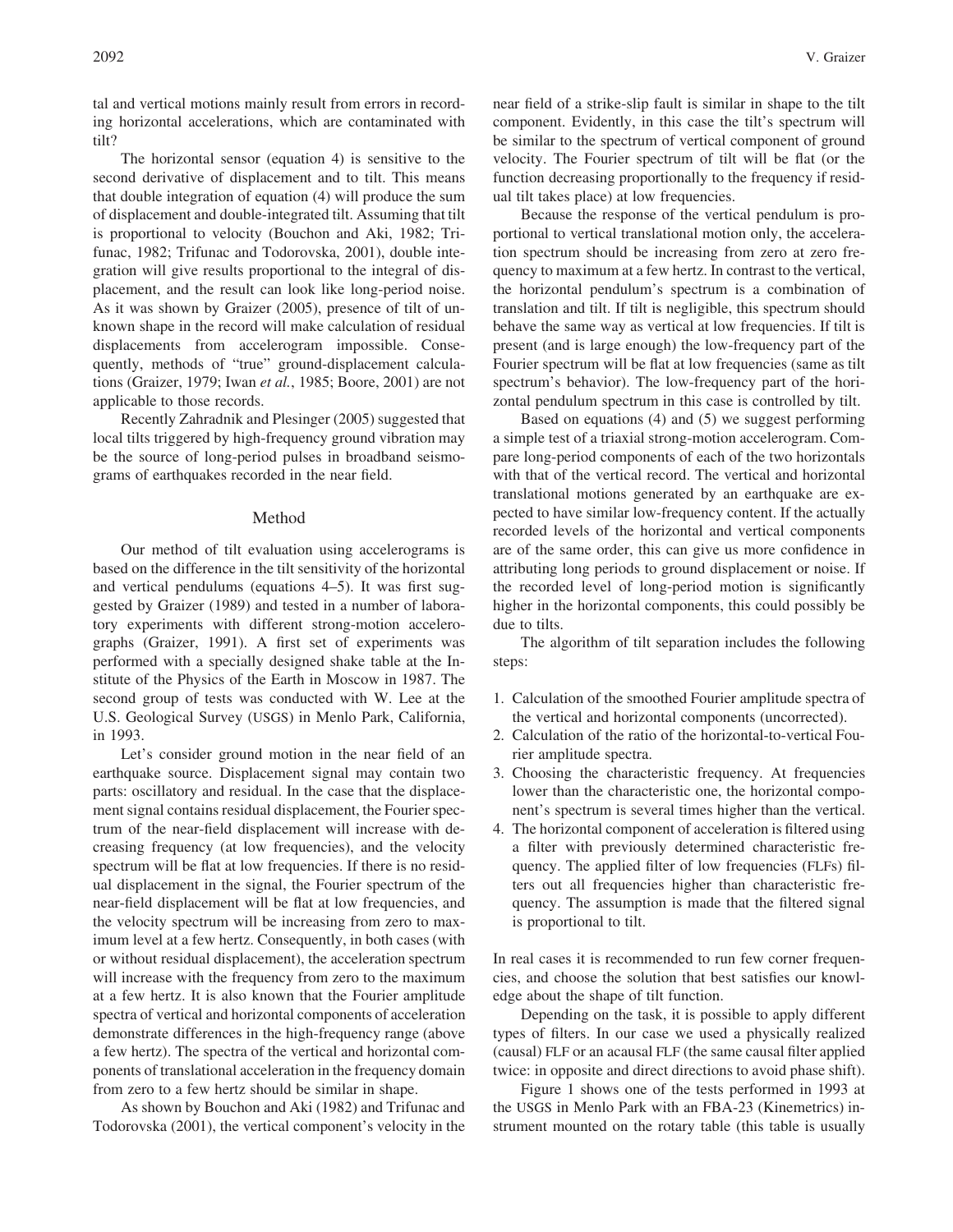

Figure 1. Example of the rotary table tilt record: horizontal (a) and vertical (b) components, Fourier amplitude spectra of the vertical (thick black line), horizontal (thick gray line), and spectral ratio of the horizontal-to-vertical components (thin black line) (c), and results of tilt estimates using the filter with the characteristic frequencies of 1 Hz (black line) and 2 Hz (gray line) (d).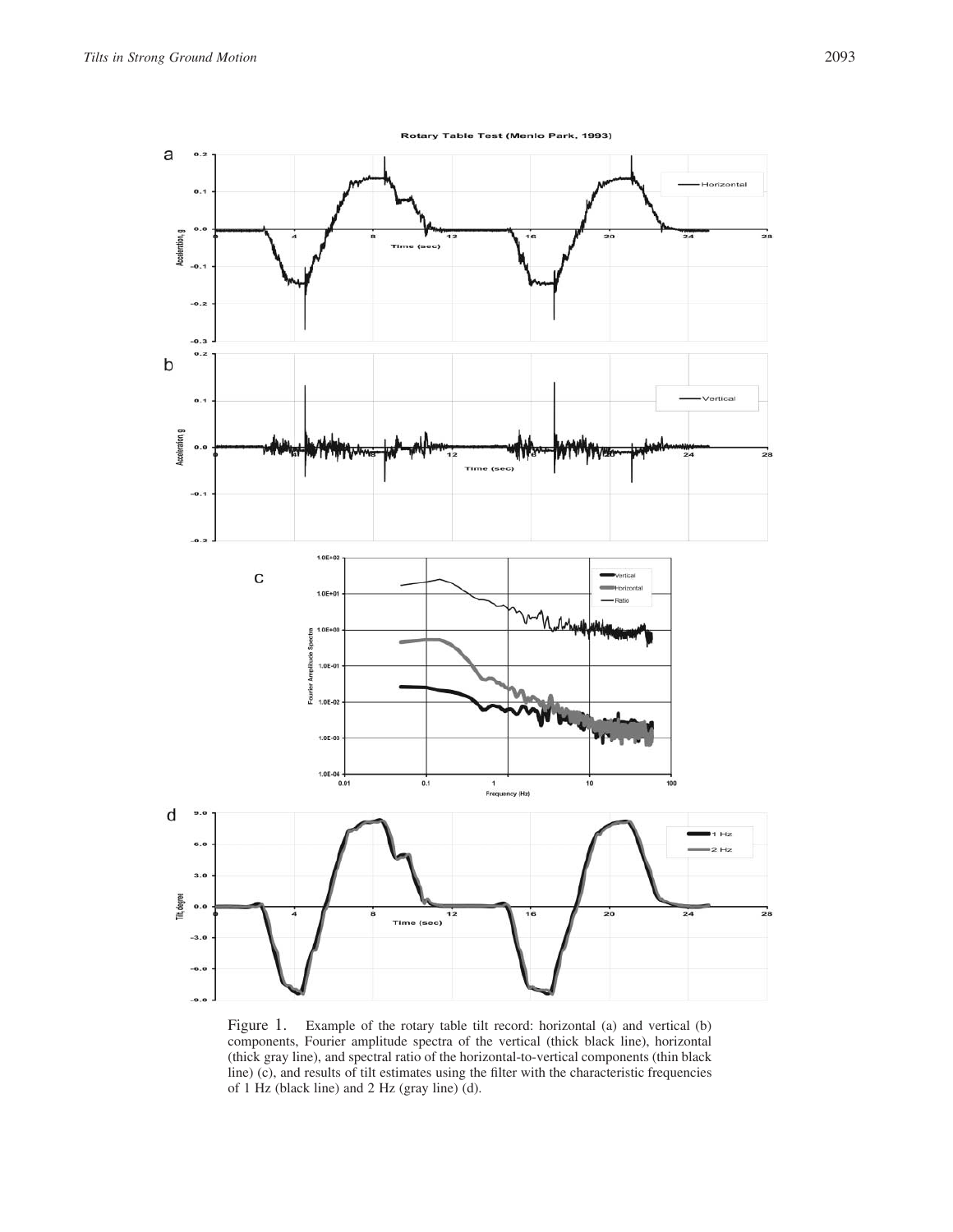used for determining sensitivity of the sensors). Maximum amplitudes of tilting were measured by a machine tiltmeter. Figure 1a and b show the response of horizontal and vertical accelerometers to the tilting and some translational oscillations. Tilting produces long-period response of the instrument, and roughness of translational motion results in spikes on the record. The rotary table was tilted at  $\pm 8^{\circ}$  twice (two full cycles). The amplitude of response to tilt of  $8^\circ$  is much higher (14 times) on a horizontal component than that on the vertical. It also changes signs depending on the direction of tilt. Response of the vertical sensor to tilt is independent of direction and always oriented the same way: in the direction opposite of the plus of translational motion  $(-x_3'' +$  $g\psi_1^2/2$ ). Figure 1c demonstrates the comparison of the Fourier amplitude spectra of the two components, and their spectral ratio. Application of the two different filters with the cutoffs of 1 and 2 Hz does not significantly change the result (Fig. 1d). The error of maximum tilt determination was about 4% in this case.

This method can only be applied to the uncorrected (not processed) records (usually called volume 0 or volume 1 in strong-motion seismology). In other words, the only correction allowed is correction for the sensitivity, or conversion from counts or volts into percentage of g or cm/sec/sec units. Some digital recorders automatically perform filtering of data (preprocessing) that most likely results in losing longperiod information related to tilts. No filtering should be applied to the recorded data prior to the previously described procedure. In other words, the method cannot be applied to the preprocessed records.

Residual tilt occurring during earthquake ground motion will result in a shift of the ending level of oscillations relative to the beginning of ground motion. It is relatively easy to detect this effect when it is large enough to be seen. But it is important to avoid confusion with electronic effect, which sometimes occurs during analog-to-digital conversion and is described by Boore (2003).

The previously described method requires that the record satisfy zero initial conditions. This is especially important when using records of triggered instruments without pre-event memory like SMA-1 or late triggered digital records.

In some cases, film in the recorder may shift during strong shaking. Strong-motion analog film records usually have fixed traces, and the position of the fixed trace is constant relative to the instrument chassis. Motion of the film can be removed from the record by subtracting the motion on the fixed trace from the data traces. Subtracting the motion of the fixed trace is a standard correction occurring in routine processing of film-recorded data. Film shifting in the camera can be easily distinguished from tilting, because it shifts horizontal and vertical traces with the same amplitude. Several important issues related to the malfunction of seismic instruments deserve the special attention of a researcher doing interpretation of seismic records, but these issues are outside the scope of this study. In this article we are considering the "normal" response of a typical pendulum to the complex input motion consisting of translational and rotational components.

# Illustration of Method Application

In addition to the shake-table experiments, numerical tests were performed illustrating applicability of the previously described method to the strong-motion records. A moderate-amplitude ground motion recorded at an epicentral distance of a few dozen kilometers from the earthquake source where tilt is not expected is good for this purpose. The record from the Lake Cahuilla (California Strong Motion Instrumentation [CSMIP] station 12624) of the  $M_w$  5.2 Anza earthquake fits these criteria. The uncorrected record was downloaded from the California Integrated Seismic Network (CISN) Engineering Data Center web site. The accelerogram was recorded by the 12-bit SSA-1 digital instrument. Figure 2a, b shows the horizontal east–west and the vertical components of this record. This station is located at the epicentral distance of 29 km, and demonstrates maximum horizontal acceleration of 0.11 and vertical of 0.08*g*. Following the steps described earlier, Fourier amplitude spectra of the horizontal and vertical components were computed (Fig. 2c). The spectral ratio of these two components is almost flat in the frequency range from 0.05 to 25 Hz. It seems reasonable to interpret this to mean that no noticeable tilting was involved in the ground motion.

The original uncorrected horizontal component of the Lake Cahuilla record was contaminated by artificially created tilt (Fig. 3a, b). Tilt function added to the record was modeled as a combination of step and pulsetype functions (Fig. 3a). The step function was represented by a function with constant slope occurring in an interval from  $t_1 = 7$  to  $t_2$  = 8 sec (around the largest amplitudes of ground shaking at the record). The pulsetype function was represented by a damped sinusoidal motion (6):

$$
\text{Tilt} = \begin{cases} \n0, \, t < t_1 \\ \nb * (t - \tau) + A * \sin(t - t_1) \\ \n& * \exp(-(t - t_1)), \quad t_1 < t < t_2 \\ \nB + A * \sin(t - t_1) * \exp(-(t - t_1)), \\ \n& \text{for } t > t_2 \n\end{cases} \tag{6}
$$

where *A, B*, and *b* are constants.

Maximum amplitude of the modeled tilt function reached about 7% of peak ground acceleration (PGA) with residual tilt being less than 5% of PGA, but still producing a noticeable baseline shift (Fig. 3b).

Figure 3c compares Fourier amplitude spectra of the horizontal component contaminated by tilt with the vertical component (unchanged). Comparison of the original spectral ratio function with the tilt-contaminated function demonstrates significant differences at low frequencies with no dif-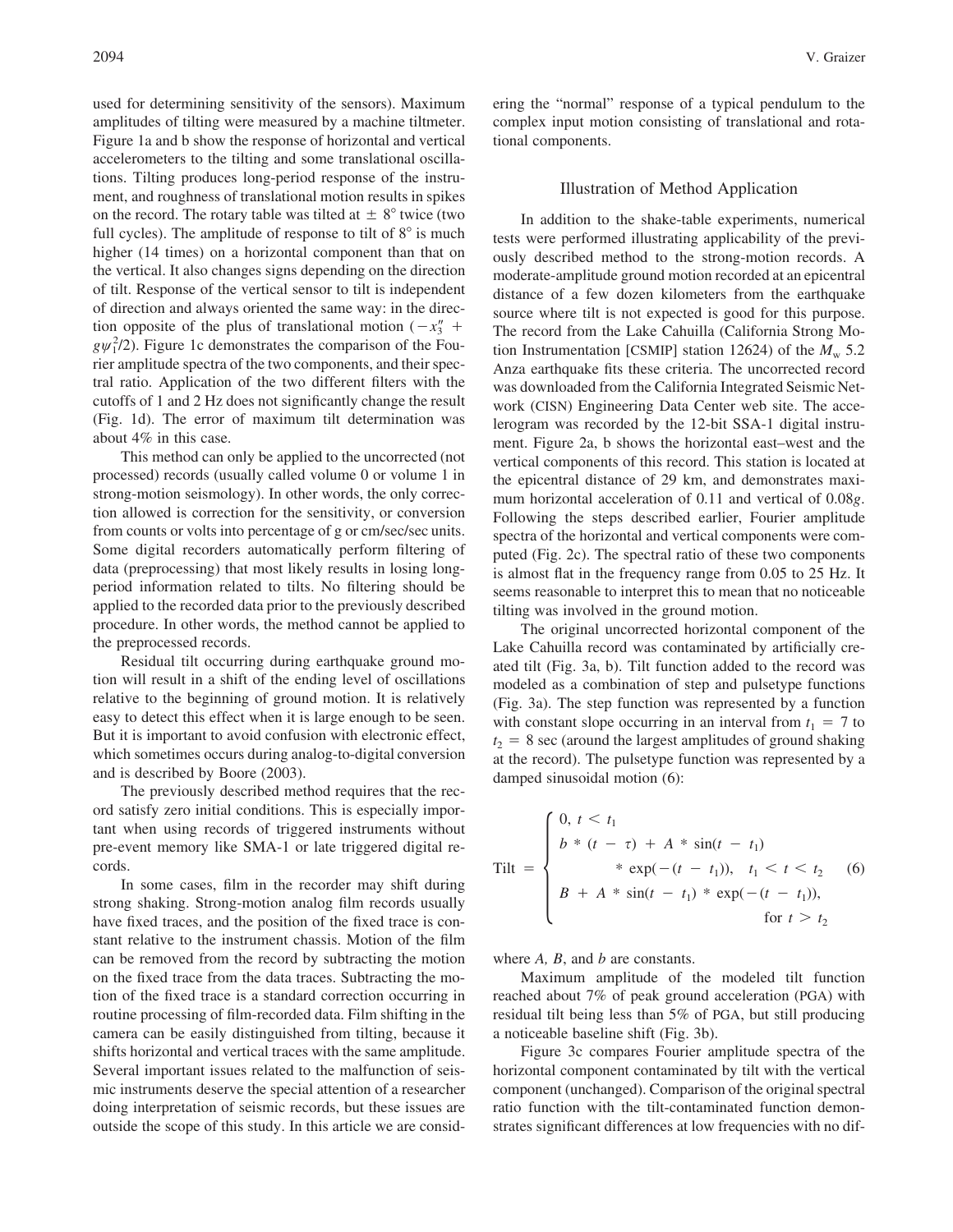

Figure 2. Example of the strong-motion record without tilt contamination: horizontal (a) and vertical (b) components of the ground motion recorded during the *M* 5.2 Anza earthquake of 12 June 2005 at the Lake Cahuilla station. Fourier amplitude spectra (vertical, thick black line; horizontal, thick gray line) and spectral ratio of the horizontal-to-vertical components (thin black line) (c).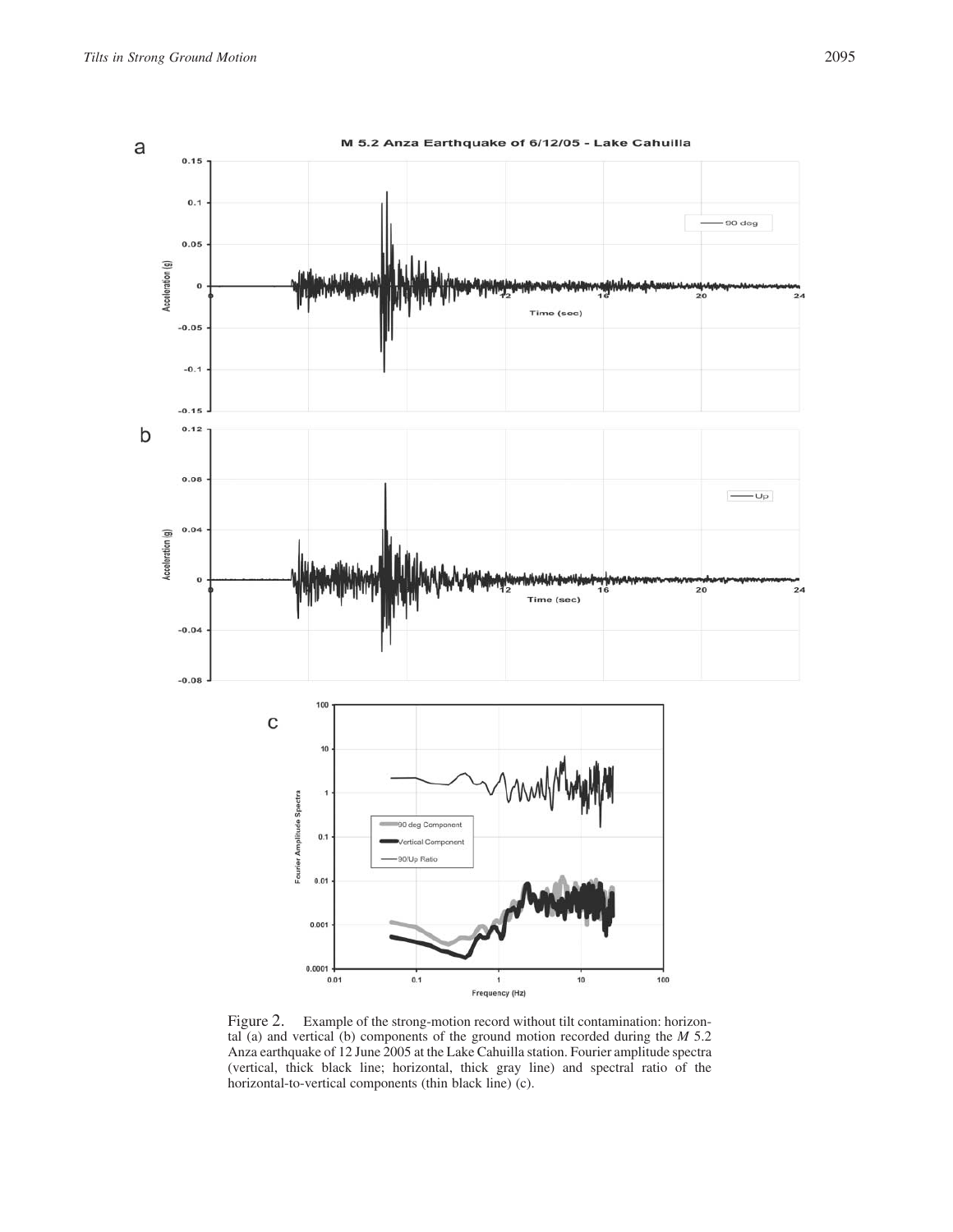

Figure 3. Illustration of the method application: tilt modeled by a combination of stepand pulsetype functions (a), acceleration record contaminated by tilt (b), Fourier amplitude spectra and spectral ratio of the horizontal-tovertical components (horizontal component is artificially contaminated by tilt) (c), comparison of the original spectral ratio (same as in Fig. 2c) with that of contaminated by tilt (d), and comparison of the estimated (thin black and gray lines) and modeled tilts (thick black line) (e).

ferences at frequencies higher than about 1 Hz (Fig. 3d). This example demonstrates that tilt mixed with translational motion will result in significant increase in low-frequency content of the horizontal component's Fourier amplitude spectra, and consequently results in a relative increase of the horizontal-to-vertical spectral ratio at low frequencies (Fig. 3d).

Figure 3e demonstrates comparison of the tilt function added to the record, and the result of application of the previously described filtering method. Estimated tilt function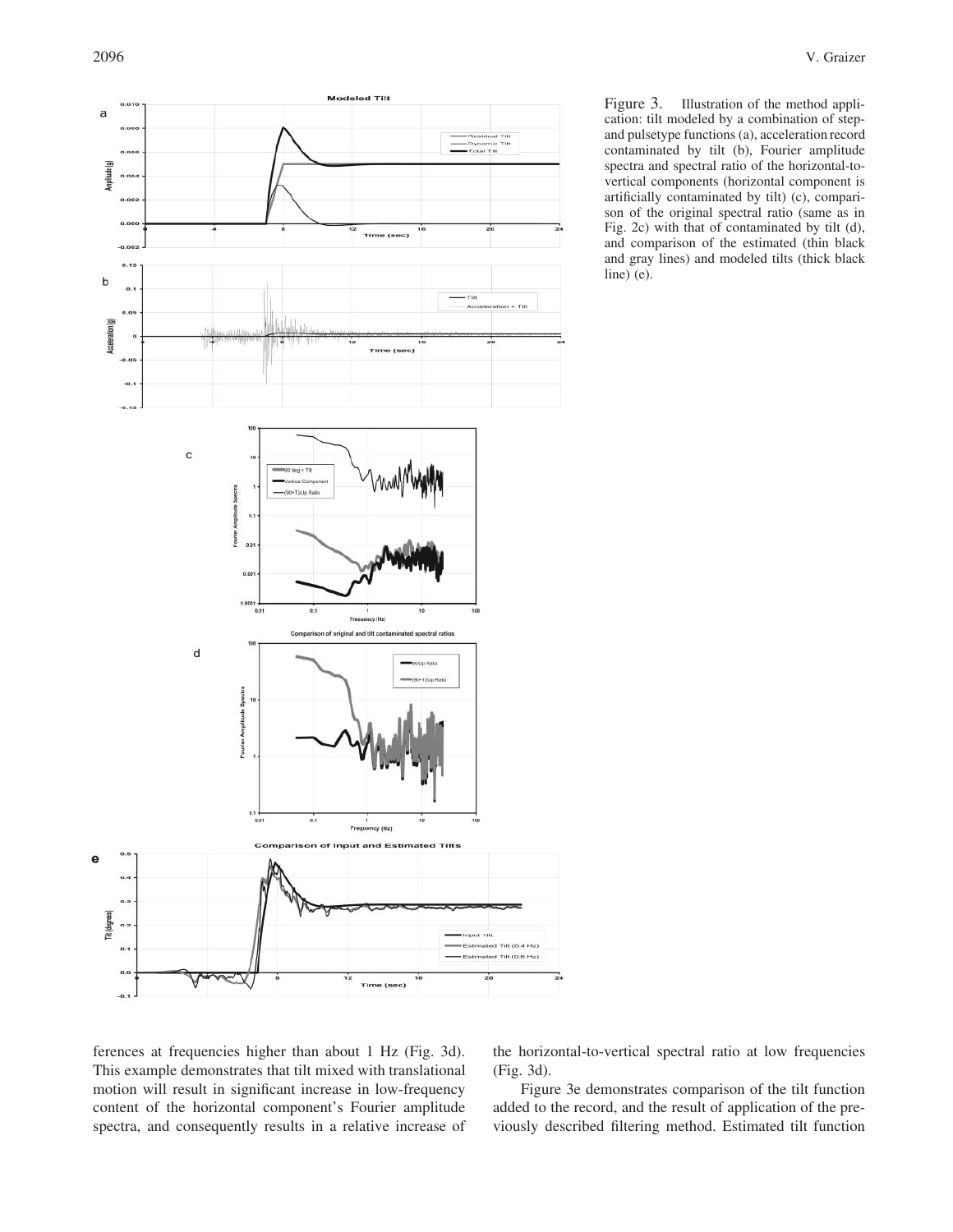demonstrates some differences in the high-frequency part, but gives very close values of maximum and residual tilts. The corner frequency of about 0.4 Hz was chosen because the spectral ratio is higher than five times at frequencies lower than this value.

# Earthquake Data

The method of tilt estimate was applied to the strongmotion data recorded during the 1994 Northridge earthquake by the free-field stations and in buildings.

## Pacoima Dam

As stated previously, there are no consistent simultaneous measurements of translational and rotational motions in strong-motion seismology. One of the most famous strong-motion stations is Pacoima Dam–Upper Left Abutment. This station recorded two strong earthquakes: San Fernando 1971 and Northridge 1994 (Trifunac and Hudson, 1971; Shakal *et al.*, 1994). In both cases it was reported that the instrument experienced tilting. According to Trifunac and Hudson (1971) tilt was of the order of  $0.5^{\circ}$  during the San Fernando earthquake. During the Northridge earthquake the instrument at this station also experienced tilt (Shakal *et al.*, 1994). The final tilt angle of the strong-motion instrument was measured by the staff of the CSMIP. The measurement was performed with an electronic level a few days after the earthquake and showed tilt of  $3.5^{\circ}$  in the N40 $^{\circ}$ E direction (downslope direction of the ridge). Tilt was measured using the electronic level with accuracy of about  $0.1^{\circ}$ and corresponds to residual tilt.

The method of tilt evaluation described earlier was applied to the record of the Pacoima Dam–Upper Left Abutment. The 20-sec-long intervals of the recordings were used because it is the length of the first digitization panel (Fig. 4a–c). In this case there is no need to deal with panel matching that can possibly produce fictitious tilt. Figure 4d, e show comparison of the ratios of horizontal-to-vertical Fourier amplitude spectra for the components oriented along 210 deg and 120 deg.

The uncorrected record of the 210-deg component demonstrates significantly higher predominance of lowfrequency contents. It also has a visible shift of the zeroacceleration level. Filtering this component results in an estimated tilt response of 3.4 (maximum) and 3.0 deg of residual (Fig. 5a, solid black line).

The 120-deg component demonstrates less significant predominance at lower frequencies than another one (at frequencies lower than 0.2 Hz). Filtering of the 120-deg component produces much lower value of residual tilt of about  $-0.8^{\circ}$  (Fig. 5a, gray line). This value probably should be considered much less reliable than that of another component (210-deg), because it is closer to the noise level in those records.

Assuming that both estimated values (3.04 deg along the 210-deg component and  $-0.81$  deg along the 120-deg component) are reliable, it is possible to obtain the vector orientation and value of tilt. Because the positive tilting corresponds to the upward direction, one can conclude that uplifting occurred in the 225-deg direction. Consequently, tilting occurred downward in  $N45^{\circ}E$  azimuth with amplitude of about  $3.1^{\circ}$ . This value of residual tilt of about  $3.1^{\circ}$  is in agreement with the residual tilt of  $3.5^\circ$  measured independently by the CSMIP staff a few days after the event.

The tilt-motion function obtained from the acceleration record demonstrates tilt rising from zero to the level of about 3.1 deg in a period of 3.5 to 8 sec from the beginning of recording. Main tilt increase (steptype function) correlates well with the highest level of recorded acceleration (up to 1.5*g*). Main tilt occurred with the arrival of the strong phase of the *S* wave. Estimated velocity of tilting results in maximum amplitude of about 15 deg/sec or 0.26 rad/sec (Fig. 5b). Residual tilt of about 3.1 deg will produce the same result in accelerometer response as acceleration of about 0.05*g*.

Figure 5c demonstrates comparison of spectra of the vertical component of acceleration with that of the estimated velocity of tilting. The high-frequency parts  $(>10$  Hz) of the spectra are very similar, but the low-frequency parts demonstrate differences, most likely because of the residual tilt.

Same method was applied to the two stations closest to the Pacoima Dam–Upper Left Abutment (Downstream and Kagel Canyon) to test the hypothesis if tilt is generated by the earthquake source or by local site conditions. In case of source-generated tilt one can expect a similar effect at the nearby stations. The record at Pacoima Dam–Downstream (station 24207) resulted in tilt of about  $0.8^\circ$  along one of the horizontal components. Another record Pacoima Dam– Kagel Canyon did not result in tilt. Based on comparison with records from the nearest to the Upper Left Abutment stations it seems reasonable to conclude that tilt of about 3<sup>°</sup> was actually a local site effect induced by strong ground motion, and not a source-generated phenomenon.

The previously described technique was applied to several of the strongest free-field records of the Northridge earthquake: Newhall–LA County Fire Station (CSMIP station 24279), Arleta–Nordhoff Ave. (24087), Sylmar–County Hospital Parking Lot (24514), Tarzana–Cedar Hill Nursery (24436), Santa Monica–City Hall Grounds (24538), Los Angeles–UCLA Grounds (24688), and Los Angeles–University Hospital Grounds (24605). None of these records resulted in significant (reliable) values of tilt of more than  $0.8^\circ$ . In other words, in all other cases tilts were close to the level of errors, of about  $0.5^{\circ}$  for digitized film records of the SMA-1 instruments.

#### Tilts in Building

It is known from the results of theoretical calculations that response of a structure to the purely translational motion also includes tilting (rotation). For example, column re-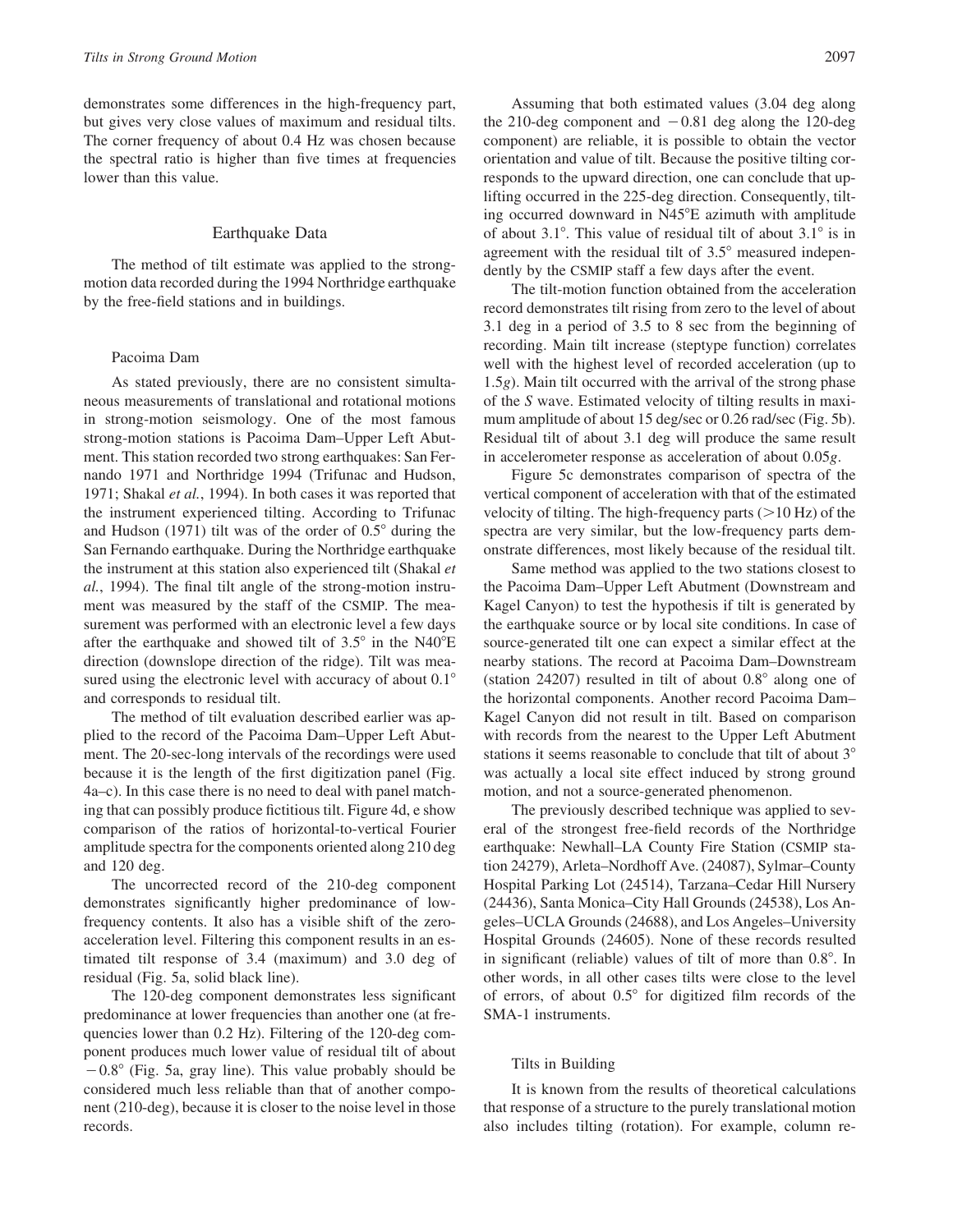

Figure 4. The three-component uncorrected records of the *M* 6.7 Northridge earthquake of 17 January 1994 at Pacoima Dam–Upper Left Abutment (a–c), Fourier amplitude spectra and spectral ratios of the horizontal-to-vertical components (d, e).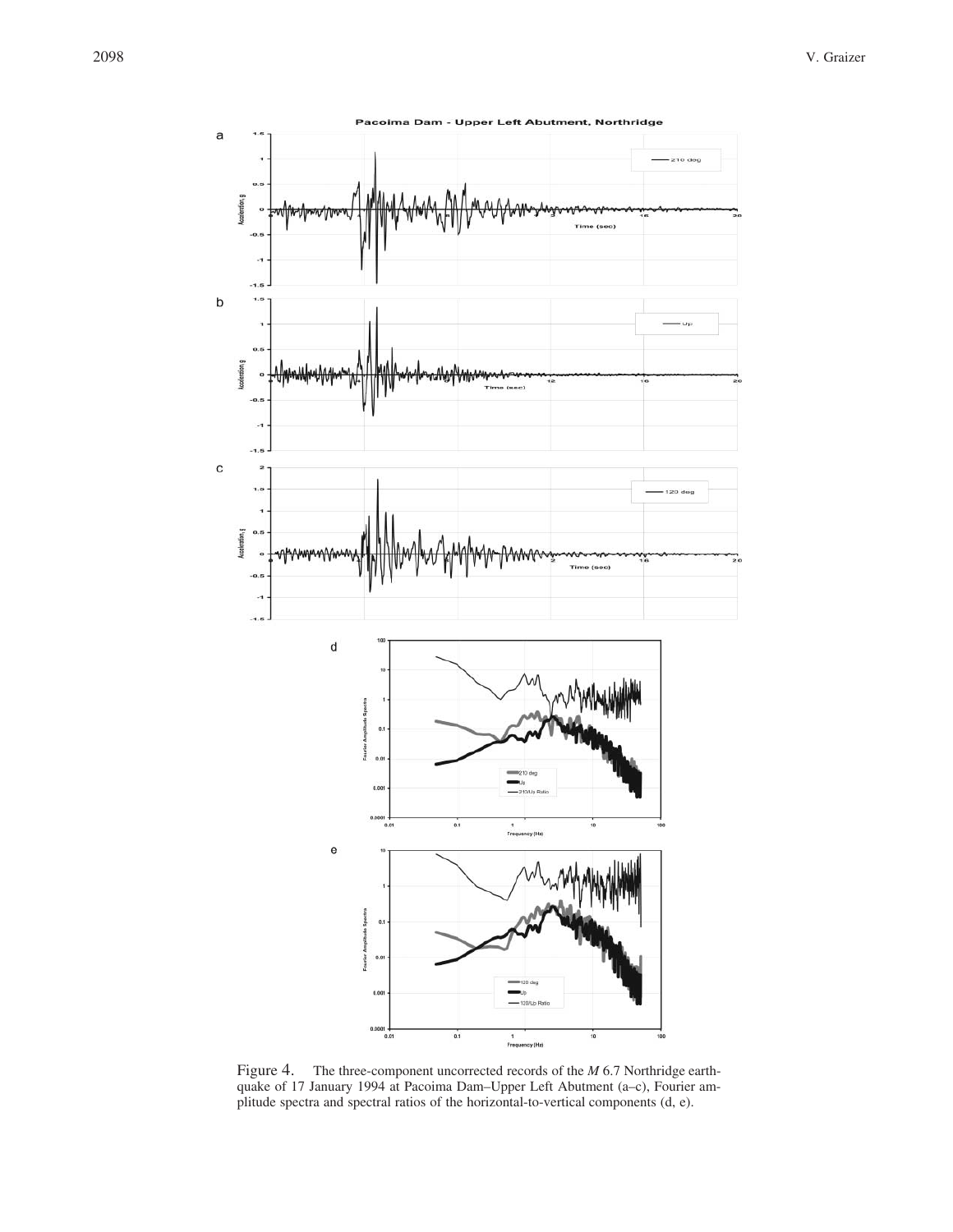

Figure 5. Results of tilt estimates at the Pacoima Dam–Upper Left Abutment (a), estimate of tilting velocity (b), and comparison of tilting velocity spectrum (thick black line) with that of the vertical acceleration (gray line) (c).

sponse is similar to the response of pendulum (Chopra, 2000).

Another example of relatively high level of tilting is the record of the Northridge earthquake obtained at the ground floor of the Ventura–12-story Hotel (CSMIP station 25339) (Fig. 6a, b). This SMA-1 record results in maximum tilt of  $2.9^{\circ}$  and residual tilt of about  $2.6^{\circ}$  in the north–south and about  $1.0^{\circ}$  and  $0.9^{\circ}$  correspondingly in the east–west direction (Fig. 6c). Tilting occurred at the interval of 13–15 sec after the beginning of recording. It happened at the same time as very-high-frequency shaking recorded by the instrument. Unfortunately, the other 12 channels in the same building were recorded by the CRA-1 (Central Recording Accelerograph) system, which does not allow the same type of processing. The CRA-1 type of film recording uses the pendulum system combined with galvanometers. In galvanometric registration, instead of the differential equation of the second order (equations 4 and 5), the instrument's behavior can be described by a system of two equations of the second order, or one differential equation of the fourth order (Golitsyn, 1912; Aki and Richards, 1980; Novikova and Trifunac, 1991). Because the response of a galvanometer is pro-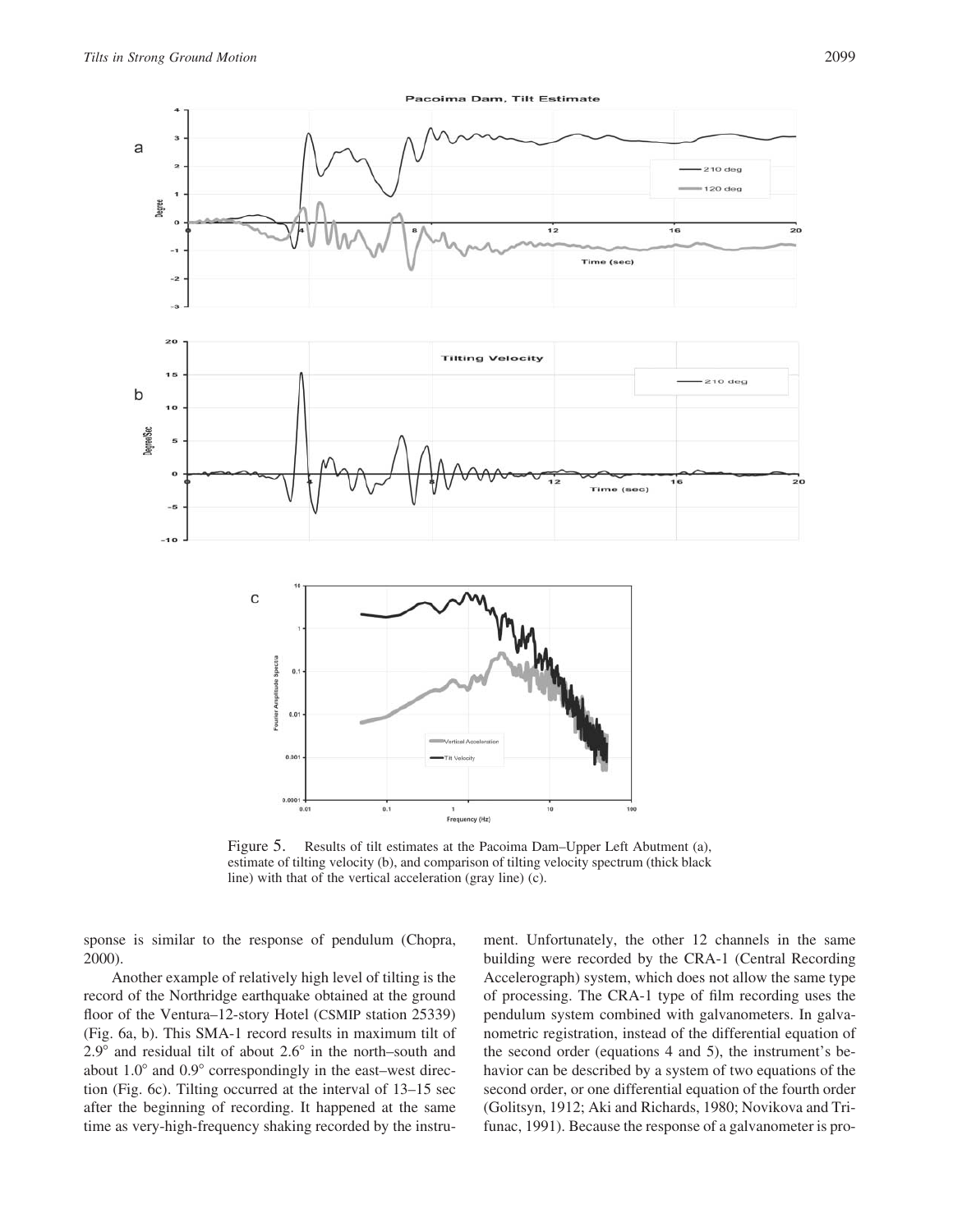

Figure 6. The two horizontal components (north–south and east–west) of the uncorrected accelerations of the *M* 6.7 Northridge earthquake of 17 January 1994 recorded at the ground floor of the Ventura–12-story hotel (a, b), and tilt estimates in the north– south (black line) and east–west (gray line) (c) directions.

portional to the derivative of the response of the pendulum, residual tilt will result in a long-period motion without residual component.

This building is located on alluvium, and the estimated values of tilts are most likely results of local site effect in combination with localized tilt in building.

# Discussion and Conclusions

Analysis of the response of the pendulum-type seismological instrument to complex input motion that includes translational and rotational components was performed. Even for small oscillations, the pendulum is sensitive to the translational acceleration, angular acceleration, cross-axis motion, and tilt. For strong-motion instruments used in seismological and earthquake engineering measurements, sensitivity to translational motion and tilts should be taken into consideration.

A method of tilt estimate based on a difference in tilt sensitivity of vertical and horizontal pendulums is described. The method allows estimating relatively large amplitudes of tilting if they occur during earthquake strong ground shaking. It requires usage of uncorrected records. The method was tested in laboratory experiments with existing instruments and using numerical testing. It was applied to several of the strongest free-field records of the 1994 Northridge earthquake. Most of them do not produce any tilting larger than the noise level. The record at the upper left abutment of the Pacoima Dam allows estimating residual tilt of about  $3.1^{\circ}$  occurring during the earthquake shaking.

Comparison of records obtained in the vicinity of Pacoima Dam show that tilt at Upper Left Abutment of the dam represents a local effect, and not a signal propagating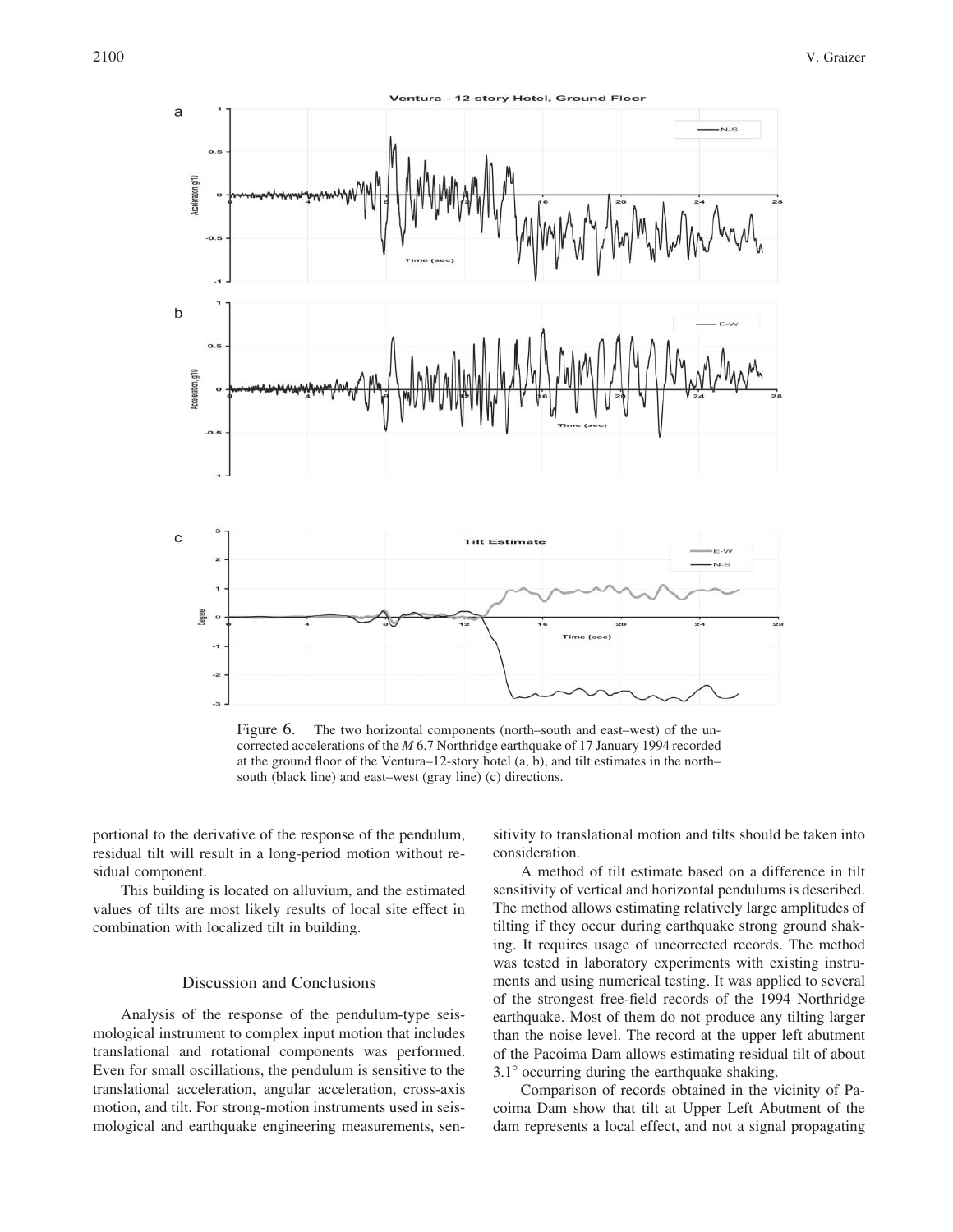from the earthquake source. The strongest uncorrected records from Northridge and other large earthquakes should be re-examined from the point of view of estimating tilts occurring during the earthquake shaking.

According to the estimates, residual tilt reached 2.6° on the ground floor of the 12-story hotel in Ventura. It was recovered from the SMA-1 instrument. Other parts of this building were instrumented with the CRA-1 system that represents galvanometric registration and does not allow for the same type of tilt recovery. Residual tilts in buildings that occur as a result of earthquake shaking can possibly be treated as signs of damage.

Results of tilt estimates, using existing strong-motion records, demonstrate the importance of independent measurements of rotations during earthquake shaking. It may be especially important in recording seismic response of buildings because building response can have a significant rotational component even in cases when the corresponding freefield ground motion is purely translational (of course, purely translational motion is an abstraction, because earthquake ground motion always contains a rotational component). It may be important to add rotational sensors to a number of existing strong-motion registration systems, especially in buildings.

During earthquake ground shaking tilt and translational acceleration spectral responses are partially overlapping (mixing) in the frequency domain. Since the method of tilt estimate described in this article is based on filtering out the high-frequency part of the mixed tilt and translational motion, it is likely to underestimate the dynamic (oscillatory) part of tilting if the chosen corner frequency of the filter is too low. If the corner frequency of the filter is too high, it will most likely result in overestimating the dynamic part of tilt. The residual (static) component of tilt is controlled by the shift of the zero line and should be recovered properly.

Classical routine strong-motion data processing of the records removes (filters out) all long-period components, including ones associated with residual tilts and residual displacements (Trifunac, 1971; Trifunac and Lee, 1973; Shakal *et al.*, 2003). Those corrected records are useful for many engineering and seismological tasks, but they cannot be used for some new research studies. This underscores again the necessity of making uncorrected strong-motion data available to the users.

The issues related to instrument malfunctions are important for correct interpretation of seismic data and were only briefly discussed in this study. This important topic is outside the scope of this article. The "normal" response of a typical pendulum to the complex input motion consisting of translational and rotational motion was considered.

#### Acknowledgments

I thank Carl Petersen, Richard Payne, and William Thomson from the California Strong Motion Instrumentation Program for their help in providing information about strong-motion instruments' health and behavior. I

thank Willie Lee for helping to test the method. Critical reviews by Mike Reichle and Mihailo Trifunac have significantly improved the content of this manuscript. I also thank the two anonymous reviewers for useful comments and suggestions.

#### References

- Aki, K., and P. G. Richards (1980). *Quantitative Seismology*, Vols. I and II, Freeman, San Francisco.
- Boore, D. M. (2001). Effect of baseline corrections on displacements and response spectra for several recordings of the 1999 Chi-Chi, Taiwan, earthquake, *Bull. Seism. Soc. Am.* **91,** 1199–1211.
- Boore, D. M. (2003). Analog-to-digital conversion as a source of drifts in displacements derived from digital recordings of ground acceleration, *Bull. Seism. Soc. Am.* **93,** 2017–2024.
- Bouchon, M., and K. Aki (1982). Strain, tilt, and rotation associated with strong ground motion in the vicinity of earthquake faults, *Bull. Seism. Soc. Am.* **72,** 1717–1738.
- Bradner, H., and M. Reichle (1973). Some methods for determining acceleration and tilt by use of pendulums and accelerometers, *Bull. Seism. Soc. Am.* **63,** 1–7.
- Chopra, A. K. (2000). *Dynamics of Structures: Theory and Applications to Earthquake Engineering*, Second Ed., Prentice Hall, Englewood Cliffs, New Jersey, 844 pp.
- Cochard, A., H. Igel, B. Schluberth, W. Surianto, A. velikoseltsev, U. Schreiber, J. Wasserman, F. Scherbaum, and D. Vollmer (2006). Rotational motions in seismology: theory, observation, simulation, in *Earthquake Source Asymmetry, Structural Media and Rotation Effects*, R. Teisseyre, M. Takeo, and E. Majewski (Editors), Springer-Verlag, New York, 391–412.
- Farrell, W. E. (1969). A gyroscopic seismometer: measurements during the Borrego Earthquake, *Bull. Seism. Soc. Am.* **59,** 1239–1245.
- Golitsyn, B. B. (1912). *Lectures on Seismometry*, Russian Academy of Science, St. Petersburg.
- Graizer, V. M. (1979). Determination of the true displacement of the ground from strong-motion recordings, *Izv. USSR Acad. Sci. Phys. Solid Earth* **15,** no. 12, 875–885.
- Graizer, V. M. (1987). Determination of the path of ground motion during seismic phenomena, *Izv. USSR Acad. Sci. Phys. Solid Earth* **22,** no. 10, 791–794.
- Graizer, V. M. (1989). Bearing on the problem of inertial seismometry, *Izv. USSR Acad. Sci. Phys. Solid Earth* **25,** no. 1, 26–29.
- Graizer, V. M. (1991). Inertial seismometry methods, *Izv. USSR Acad. Sci. Phys. Solid Earth* **27,** no. 1, 51–61.
- Graizer, V. M. (2005). Effect of tilt on strong motion data processing, *Soil Dyn. Earthquake Eng.* **25,** 197–204.
- Graizer, V. M. (2006). Equation of pendulum motion including rotations and its implications to the strong-ground motion, in *Earthquake Source Asymmetry, Structural Media and Rotation Effects* R. Teisseyre, M. Takeo, and E. Majewski (Editors), Springer-Verlag, New York, 471–485.
- Huang, B-S. (2003). Ground rotational motions of the 1999 Chi-Chi, Taiwan earthquake as inferred from dense array observations, *Geophys. Res. Lett.* **30,** no.6, 1307–1310.
- Iwan, W. D., M. A. Moser, and C-Y Peng (1985). Some observations on strong-motion earthquake measurement using a digital accelerograph, *Bull. Seism. Soc. Am.* **75,** 1225–1246.
- Kharin, D. A., and L. I. Simonov (1969). VBPP seismometer for separate registration of translational motion and rotations, *Seism. Instrum.* **5,** 51–66 (in Russian).
- Lee, V. W., and M. D. Trifunac (1985). Torsional accelerograms, *Soil Dyn. Earthquake Eng.* **4,** 132–142.
- Lee, V. W., and M. D. Trifunac (1987). Rocking strong earthquake accelerations, *Soil Dyn. Earthquake Eng.* **6,** 75–89.
- Niazi, M. (1986). Inferred displacements, velocities and rotations of a long rigid foundation located at El Centro differential array site during the